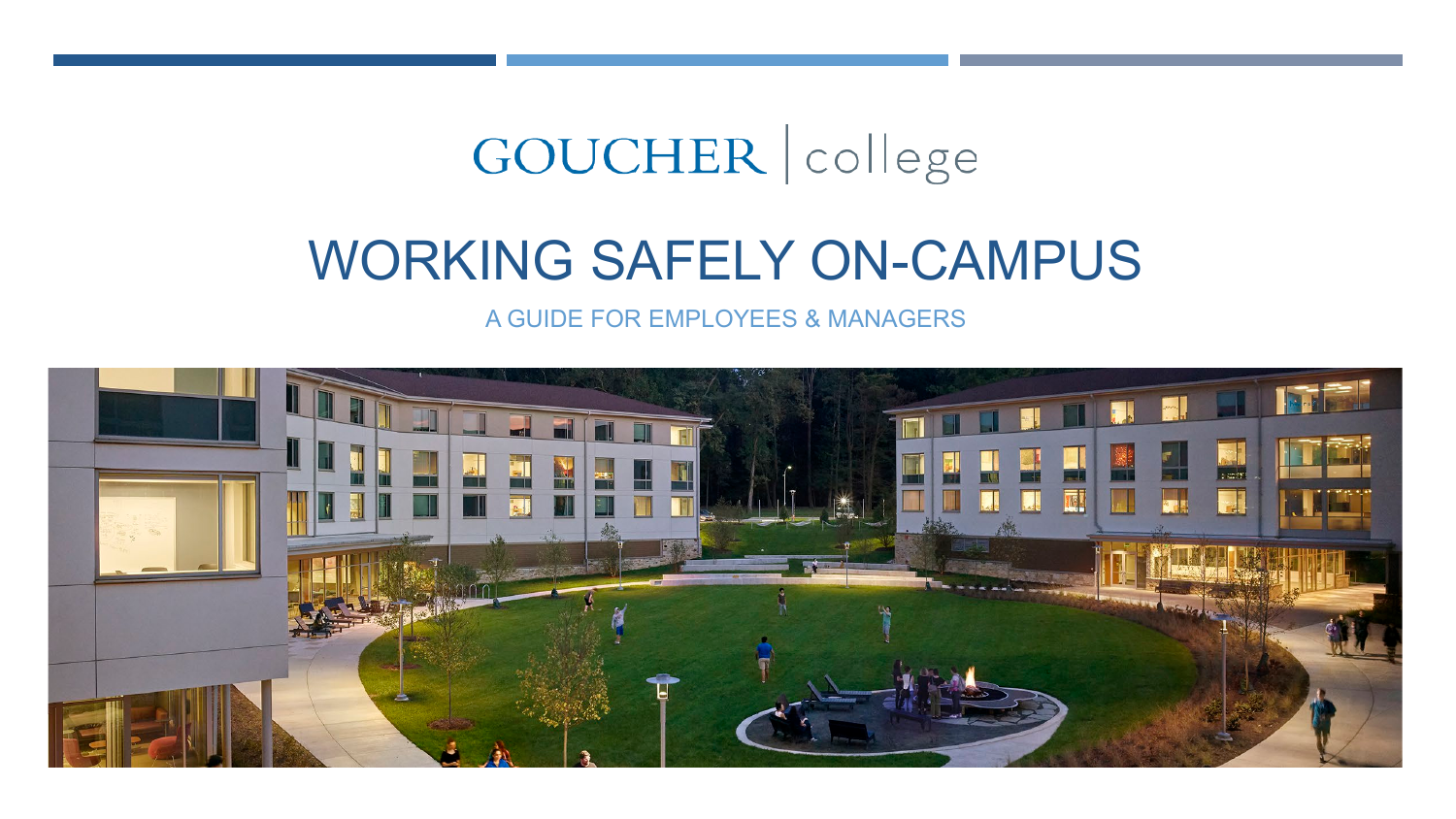## WORKING SAFELY – SELF-SCREENING

■ Self-screen and monitor for symptoms related to COVID-19 daily **before** coming to work. If you are showing **any** symptoms, have tested positive, or have been in close contact with anyone testing positive, **do not**  come to work until cleared by the Office of Human Resources. Notify your manager of the necessary absence and/or discuss options to work remotely.

#### GOUCHER college

#### **COVID-19 Daily Self-Check Checklist**

Resiew this COVID-19 Daily Self-Check Checklist every day before reporting to work.

If you reply YES to any of the below questions, stay home and follow the steps as outlined.

Step 1: Contact your healthcare provider

Step 2: Contact your manager to notify them of your absence or to discuss options to work remotely

Step 3: Report your illness to Goucher at https://www.goucher.edu/experience/tising-well/student health-center/curonavirus-information/report-an-illness

If you begin displaying symptoms consistent with COVID-19 during the workday, immediately isolate yourself and notify your in anager that you need to leave. Go hume and then complete steps 1 and 3 as .<br>ordined above.

#### **DAILY SELF-CHECK QUESTIONS**

- 1. Do you have a fever (temperature over 100.3°F) without having taken any fever reducing medications? II Yes II No
- 2. Have you lost your sense of smell or taste?  $\Box$  Yes  $\Box$  No
- 3. Are you experiencing any muscle aches?  $\Box$  Yes  $\Box$  No
- 4. Do you have a sure throat?  $\Box$  Yes  $\Box$  No
- 5. Do you have a cough? □ Yes □ No
- 6. Are vou experiencing shortness of breath?  $\Box$  Y es  $\Box$  No
- 7. Do you have chills?  $\Box$  Yes  $\Box$  No
- 8. Do you have a headache?  $\Box$  Yes  $\Box$  No
- 9. Have you experienced any gastrointestinal symptoms such as nausea/vomiting, diantiea, or loss of ametite? II Yes II No.
- 10. Have you or anyone you have been in close contact with been diagnosed with COVID-19, or been placed on quarantine for possible contact with  $\mathrm{COVID}\text{-}19? \overset{\sim}{\Box} \mathrm{Yes} \cdots \Box \mathrm{No}$

COVID-1913ally Self-Check-Checkfin

11. Have you been asked or advised to self-isolate or quarantine by a medical professional or local public bealth official? □ Yes □ No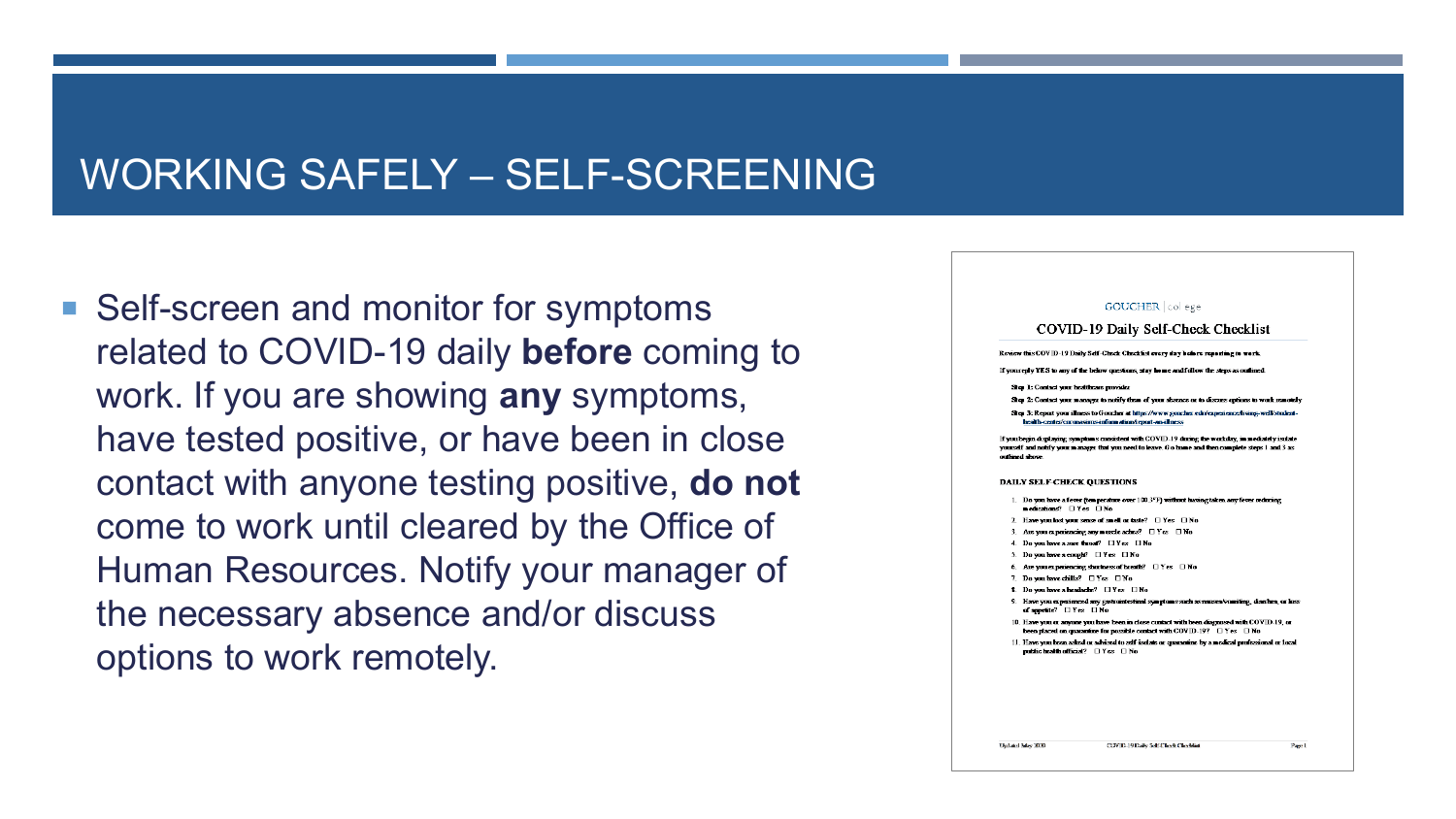## WORKING SAFELY

- Unvaccinated individuals should maintain 6 feet of physical distancing from others.
- Fully vaccinated individuals should continue to distance when possible, particularly when regional and campus rates are high.
- When able, avoid walk-in visitors and request appointments.
- When able, meet virtually to include employees working remotely and for physical distancing.
- Face-to-face meetings are strongly discouraged, and when necessary, must be limited to no more than 10 attendees.
- Practice good hand hygiene and wearing appropriate face coverings when in public spaces.
- Regularly clean personal office and shared workspaces.
- Be aware of and follow campus and department expectations as outlined in various communications and signage.



#### Help prevent the spread of respiratory diseases like COVID-19.

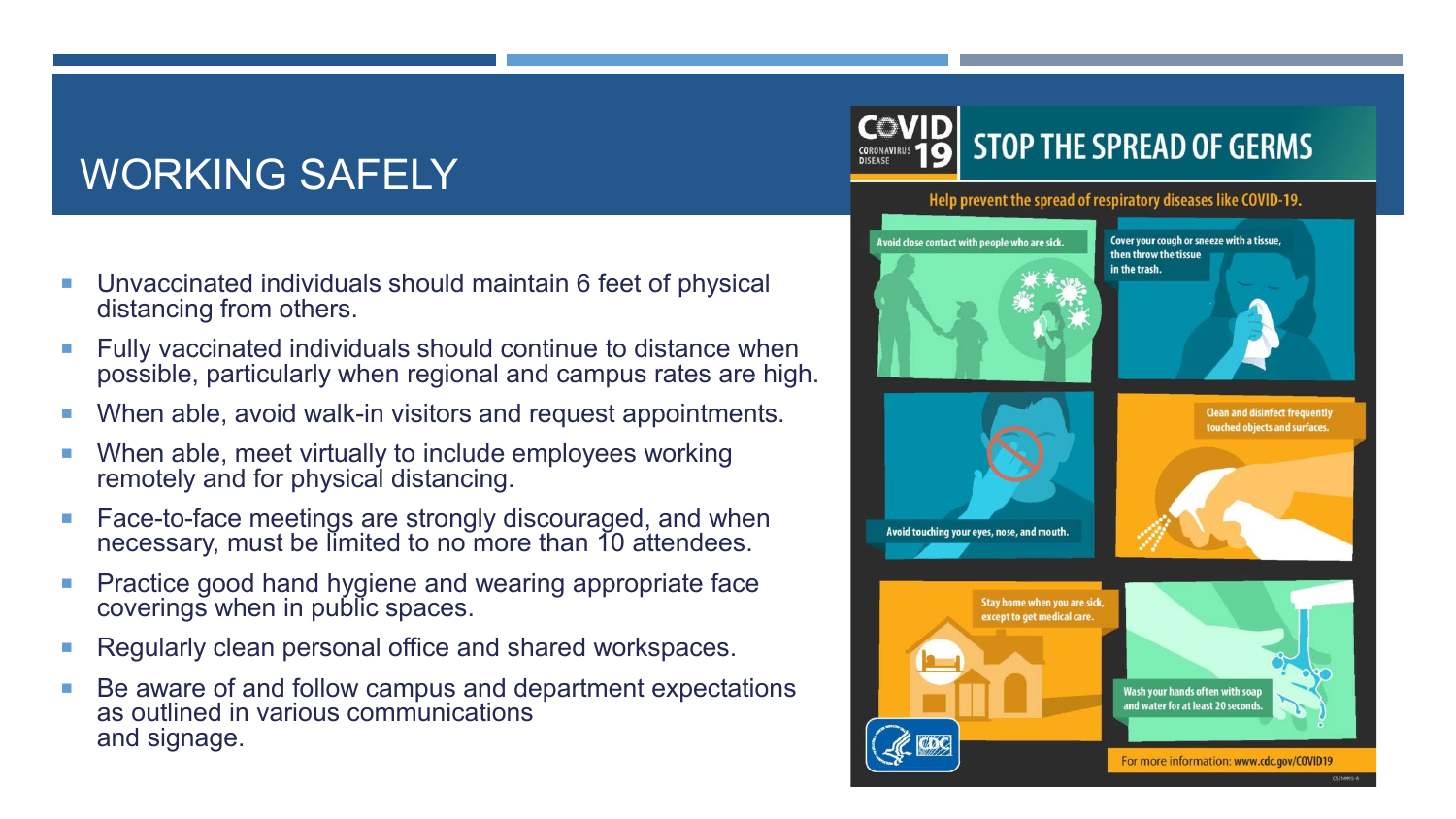#### FACE MASKS – WHAT ARE THEY?

Goucher College is requiring employees, students, and visitors to the campus to wear N95, KN95, or KF94 face masks when in public. These face masks help limit the spread of disease by providing a barrier when a person coughs, sneezes, or talks. Employees unable to comply due to a disability must contact the Office of Human Resources to discuss possible accommodations; students must contact the Office of Accessibility Services.

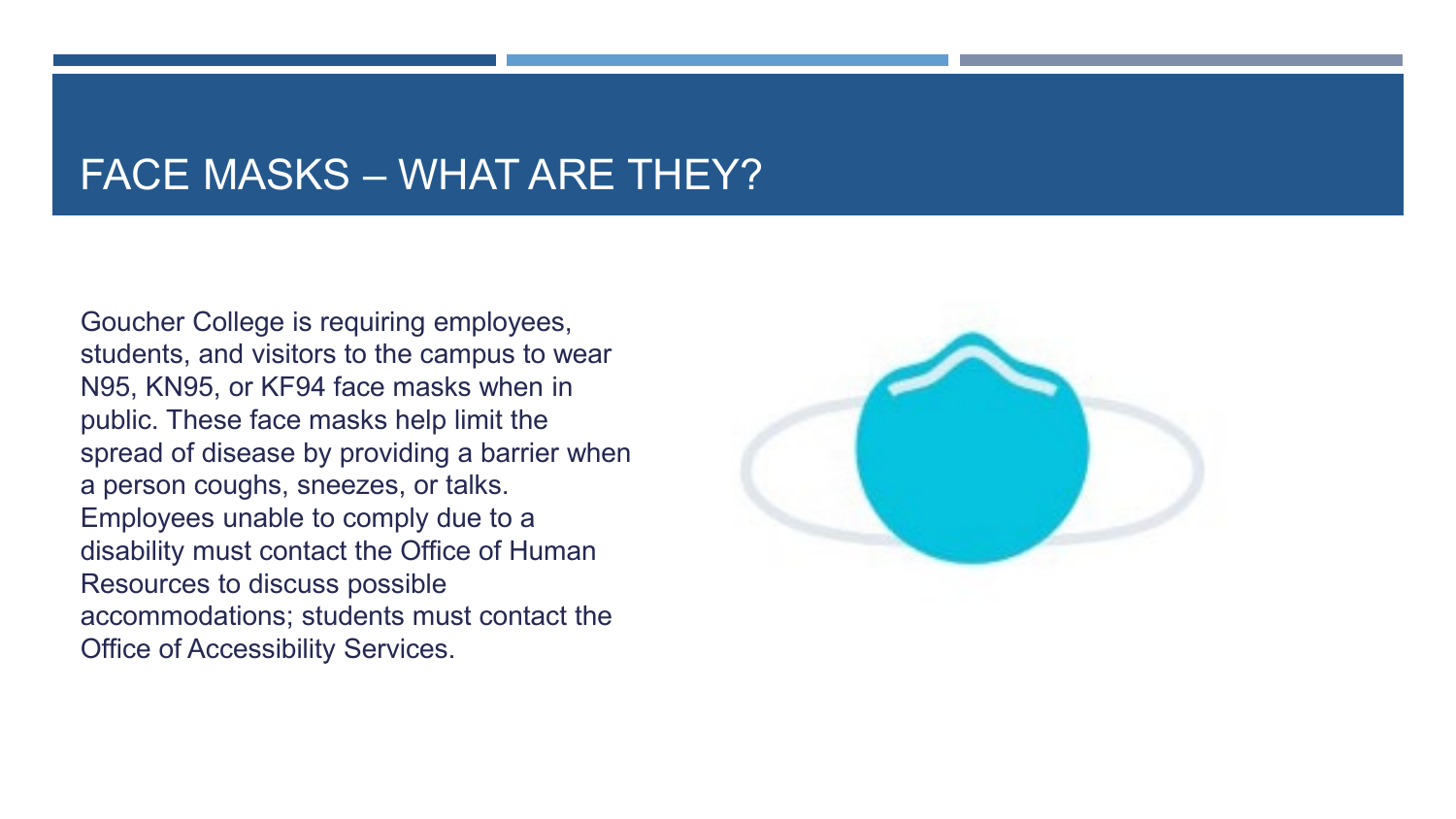## FACE MASKS –FIT

#### Wearing a Face Mask

- **Your face covering should:** 
	- Fit snugly and comfortable against the sides of your face, covering both your nose and mouth
	- Be secured with either ties, ear loops, or bands

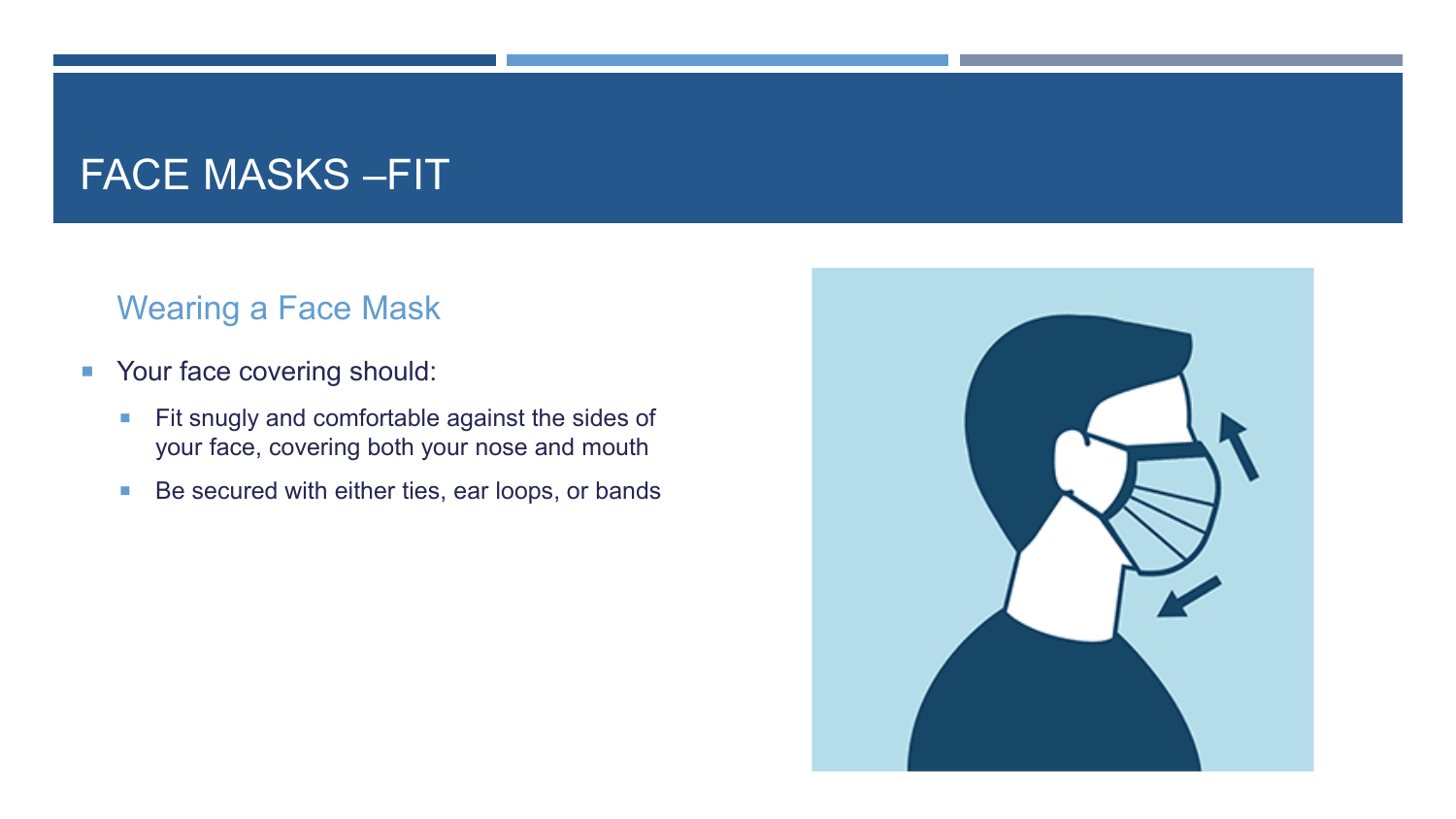## WORKING WITH A FACE MASK

Wash your hands with soap and water or an alcohol-based hand sanitizer before and after touching face mask





Remove face mask to eat

Store face mask in a clean paper bag when not wearing





Ensure face mask fits snugly

Expressing and reading emotions can be difficult with a face mask; pay attention to eye/eyebrow movements for facial cues and consider using a face covering with a clear insert; body language is also important

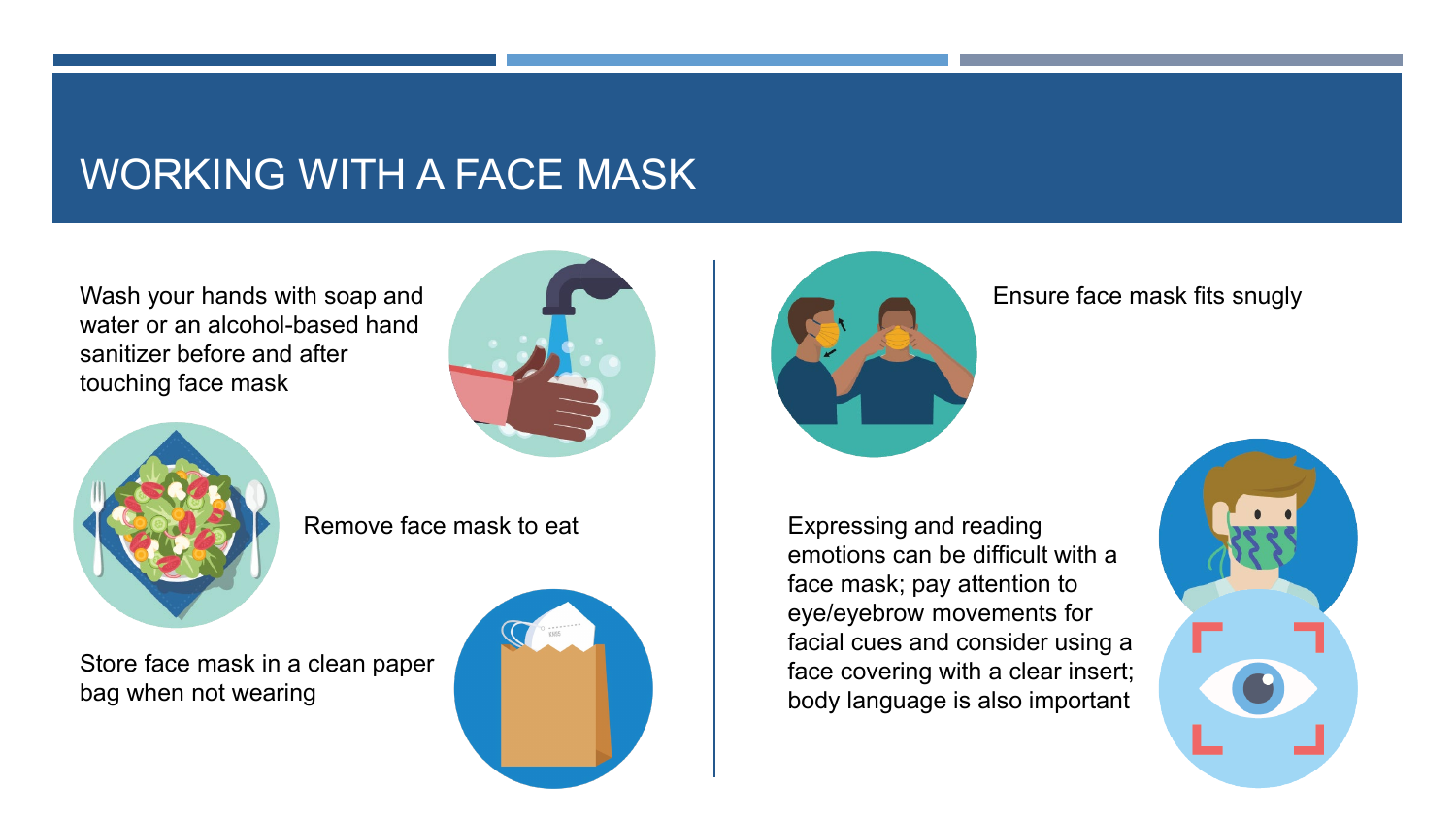#### WORKING SAFELY – FACILITIES CLEANING PLAN

- **Cleaning Kits.** Faculty, staff, and students will help clean spaces across campus. 300+ cleaning kits are being assembled and distributed to classrooms, offices, and common areas, as requested. Each kit will include paper towels, disinfectant, and cleaning instructions for proper use of the products. Cleaning products used are effective in killing COVID-19.
- **Minimizing Contact.** Whenever possible, Environmental Services staff contact with faculty, staff, and students will be minimized by asking employees to empty trash receptacles to a central location and then schedule a weekly cleaning of low-touch areas on campus.
- **High-Touch Areas.** Environmental Services staff will enhance and increase cleaning efforts in high-touch areas across campus by providing cleanings multiple times per day. Environmental Services staff will help monitor cleaning supplies across campus to ensure all areas remain fully stocked.

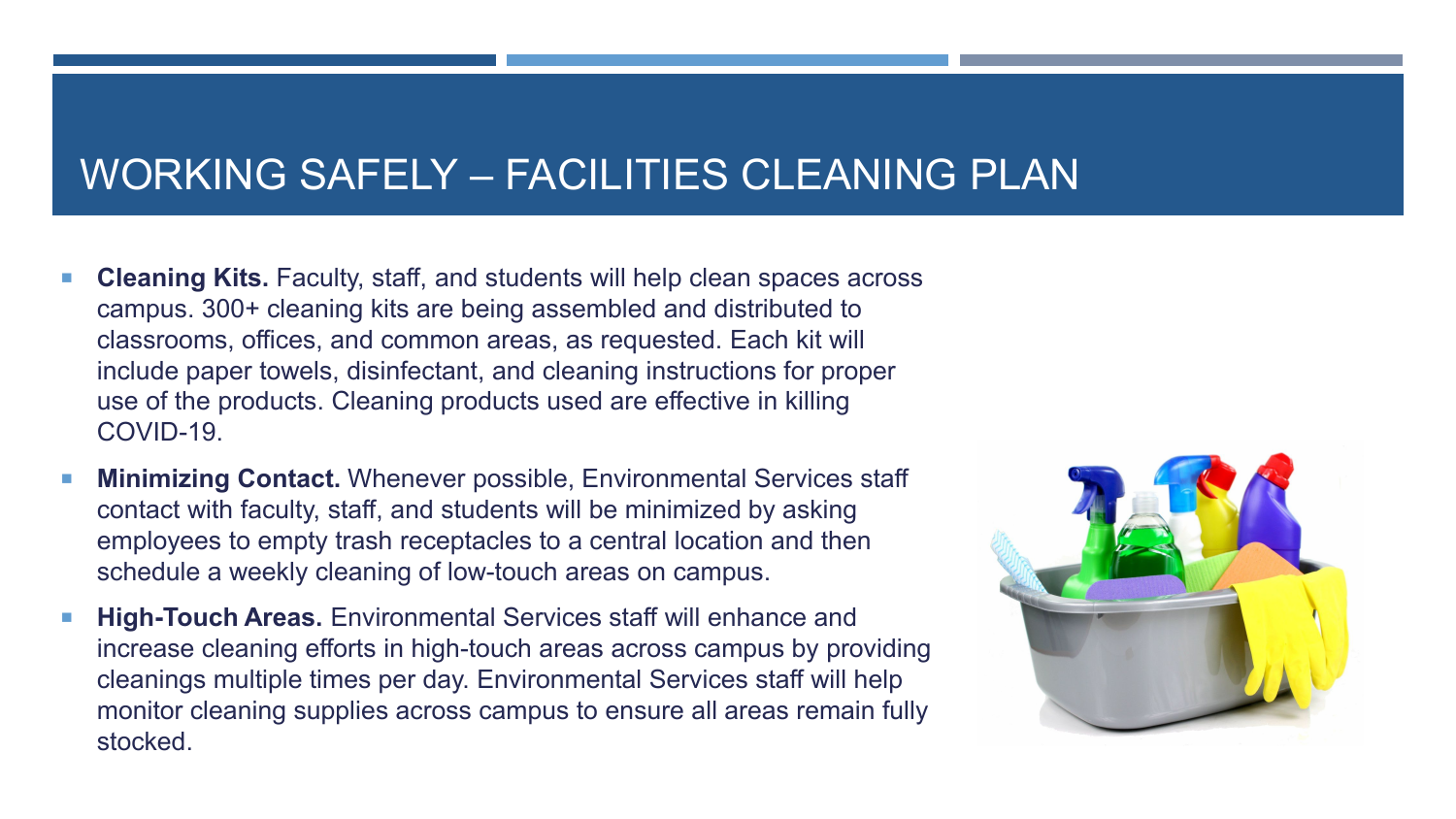# Wearing a face mask keeps you and others safe.